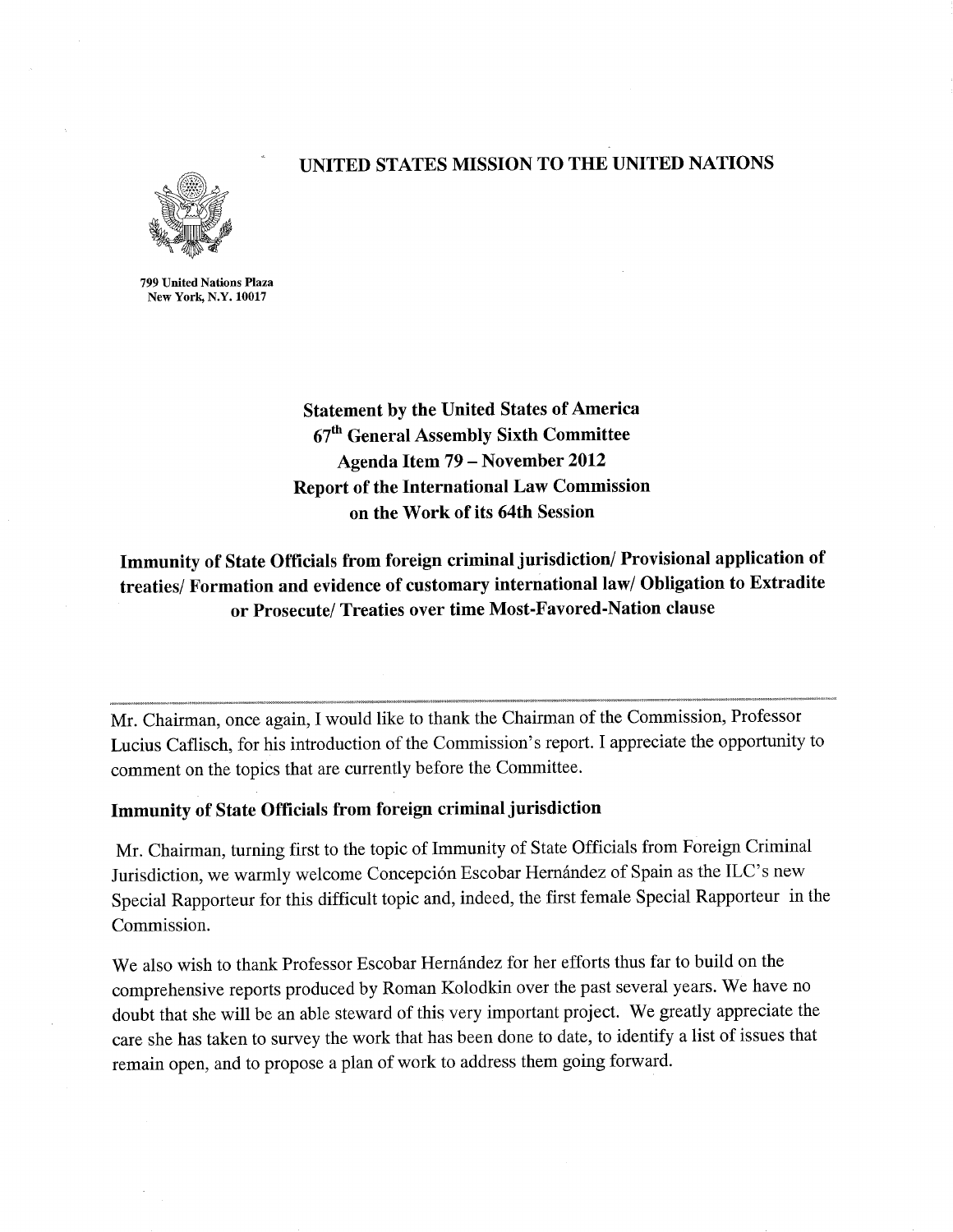The reports prepared so far engage questions of considerable importance. The United States stands ready to engage on this topic and remains committed to striking the right balance between immunity and accountability. We must keep in mind these twin goals in order that state officials performing their official duties overseas are adequately protected and those guilty of gross crimes do not go unpunished.

The Commission's report poses two questions to states regarding their national law and practice with respect to this topic: "(a) Does the distinction between immunity *ratione materiae* and immunity ratione personae result in different legal consequences and, if so, how are they treated differently? (b) What criteria are used in identifying the persons covered by immunity *ratione* personae?" We understand the Commission not to be seeking information on the provision of immunities to diplomats, consular officials, officials of international organizations, or persons on special missions, and our answers are limited to foreign officials who do not fall into any of these categories.

As a general matter, the bulk of U.S. practice centers on civil suits and the issue arises rarely in the criminal context. To the extent U.S. practice in civil cases could be relevant to our handling of criminal cases, we offer the following.

The United States government analyzes cases that raise questions of immunity *ratione materiae* and those that raise questions of immunity ratione personae differently. Immunity ratione materiae is a conduct-based immunity such that an individual who has immunity ratione materiae enjoys immunity only for acts taken in an official capacity. For this reason, in cases that necessitate determining whether an official enjoys immunity ratione materiae, the United States analyzes whether the acts at issue were taken in his official capacity.

This can be contrasted with cases that raise questions of immunity *ratione personae*, a statusbased immunity. Under United States practice, a foreign official who enjoys immunity ratione personae must occupy a particular governmental office. An individual's status as the current occupant of that office generally results in broad immunity but only while in office. Thus, cases that raise questions of immunity ratione personae do not necessitate an analysis of whether the acts at issue were taken in an official capacity and were official acts. Instead, the analysis required is only whether the official currently occupies an office to which immunity ratione personae generally attaches. If the official enjoys immunity ratione personae, the official is usually immune for all acts while he occupies the relevant office, *i.e.*, in general, he is immune for acts taken both before he took office as well as those taken while in office, and he is immune for acts taken in both his official and his private capacities and official and private acts.

In the United States, our practice has been that only the troika - heads of state, heads of government and foreign ministers - are covered by what is often referred to as "head of state immunity" and thus generally enjoy immunity *ratione personae*. The United States would be happy to provide examples of U.S. domestic courts recognizing such immunity in the civil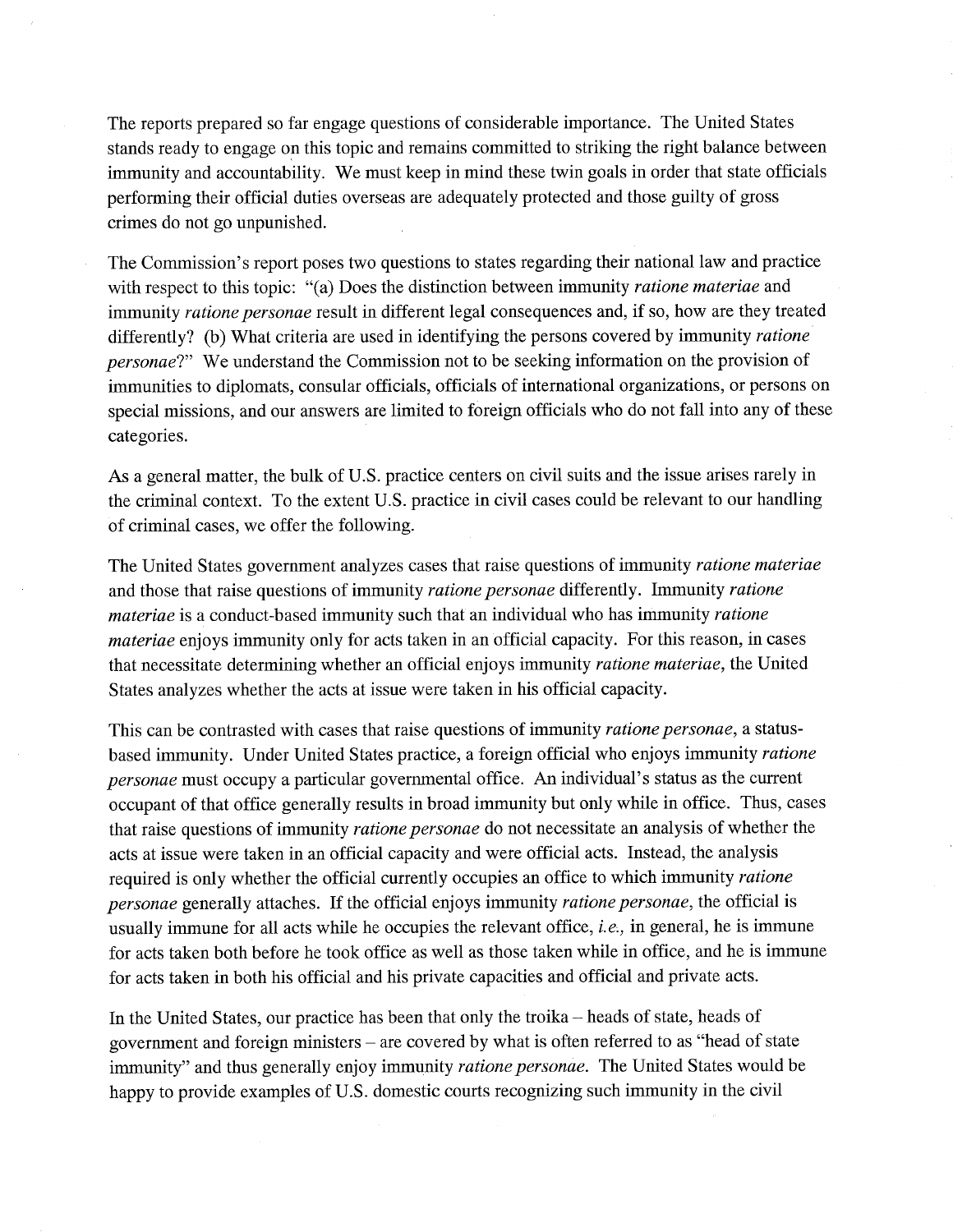context. However, the United States has never experienced a criminal case directed against a foreign head of state, head of government or foreign minister.

# Provisional application of treaties

Turning to the topic, "Provisional Application of Treaties," the United States compliments Mr. Juan Manuel G6mez-Robledo on his appointment as Special Rapporteur for this topic. We also thank Professor Gaja for his earlier work on this topic. In our view, provisional application means that states agree to apply a treaty, or certain provisions, as legally binding prior to its entry into force, the key distinction being that the obligation to apply the treaty  $-$  or provisions  $-$  in the period of provisional application can be more easily terminated than is the case after entry into force. We hope that the result of this work includes a clear statement to this effect. With regard to the issue of whether States should give notice prior to terminating provisional application, the United States urges caution in putting forward any proposed rule that could create tension with the clear language in Article 25 of the Vienna Convention on the Law of Treaties, which has no such restriction regarding a State's ability to terminate provisional application of a treaty. Finally, we think a decision on the final form that this project should take is best left to a later date.

#### Formation and evidence of customary international law

With respect to the topic "Formation and Evidence of Customary International Law," the United States welcomes the Commission's decision to add this topic to its program of work. We extend our compliments to Sir Michael Wood for his excellent work on the topic and on his selection as Special Rapporteur. Mr. Wood's initial Note on this topic set forth an excellent road map for how the Commission might tackle this issue and highlights that there are still many unsettled questions in this area that could benefit from the attention of States and the Commission. Sóme of these are the sorts of acts that count as state practice, the relationship between state practice and opinio juris, and the role that treaties play in the formation of customary law. We echo the paper's conclusion that, as work on this topic proceeds, it is critically important that the results of the Commission's work not be overly prescriptive. In response to the Commission's request for input from States, we are reviewing United States practice with respect to the formation and development of customary international law with a view to providing materials that may be useful to the Commission.

# Obligation to Extradite or Prosecute

Mister Chairman, with respect to the topic Obligation to Extradite or Prosecute, we look forward to the working paper to be prepared, by the Chairman of the Working Group, Kriangsak Kittichaisaree, for the sixty-fifth session "reviewing the various perspectives in relation to the topic in light of the judgment" of the International Court on July 20, 2012 in Questions Relating to the Obligation to Prosecute or Extradite.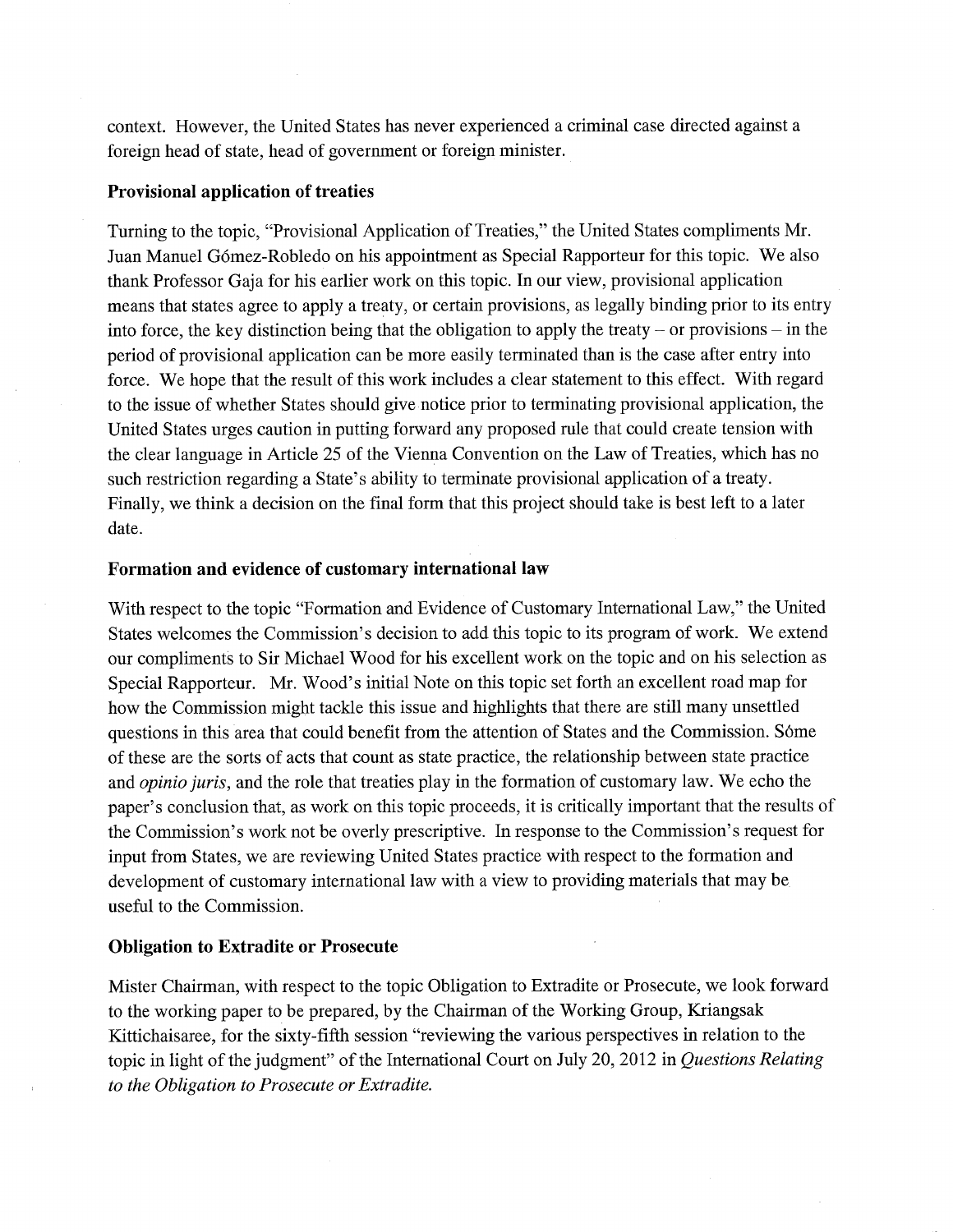The United States is a party to a number of international conventions that contain an obligation to extradite or submit a matter for prosecution. We consider such provisions to be an integral and vital aspect of our collective efforts of denying terrorists a safe haven and fighting impunity for such crimes as genocide, war crimes and torture. The United States continues to believe, however, that its practice, as well as the practice of other States, reinforces the view that there is no norm of customary international law obliging a State to extradite or prosecute. States only undertake such obligations by joining binding international legal instruments that contain detailed provisions that identify a specific offense and then apply a specific form of the extradite or prosecute obligation in that particular context. The obligation to extradite or prosecute is not uniform across these treaty regimes, as is clear from the Commission' s own work on this topic to date. Further, while many of these treaty regimes are widely-adhered to, they are not universally adhered to, and they contain various important exceptions specific to the regime. The State practice reported to date in the Commission's reports is largely confined to State implementation of treaty-based obligations, which has been recognized by the Special Rapporteur as varying widely in scope, content, and formulation. As such, it is not possible to extract a customary norm from the existing treaty regimes or associated practice.

#### Treaties over time

On the subject of treaties over time, we would like to thank the Chairman of the Study Group, Professor Georg Nolte, and other members of the group for the commitment and scholarship that they have brought to bear on this important topic. Moreover, we extend our compliments to Professor Nolte on his selection as Special Rapporteur for the topic, "Subsequent agreements and subsequent practice in relation to the interpretation of treaties." The United States continues to believe that there is a great deal of useful work to be done on this subject, and thus welcomes the more specific focus that this topic has taken on.

In reviewing the most recent report submitted to the Study Group, the United States welcomes in particular its emphasis that subsequent agreements or subsequent practice must, for purposes of Article 31 of the Vienna Convention, reflect agreement among, or practice by, parties to a given treaty in their application of that treaty. One important consideration as the work on this topic is carried forward involves the importance of striking the right balance when deriving general conclusions from particular treaties; in particular, we feel that caution is important when extrapolating such conclusions from limited precedent.

Finally, we are also curious to learn more about how other States address the domestic legal questions raised by shifting interpretations of international agreements on the basis of subsequent practice after ratification, if the legislative branch is involved in approving such agreements prior to ratification.